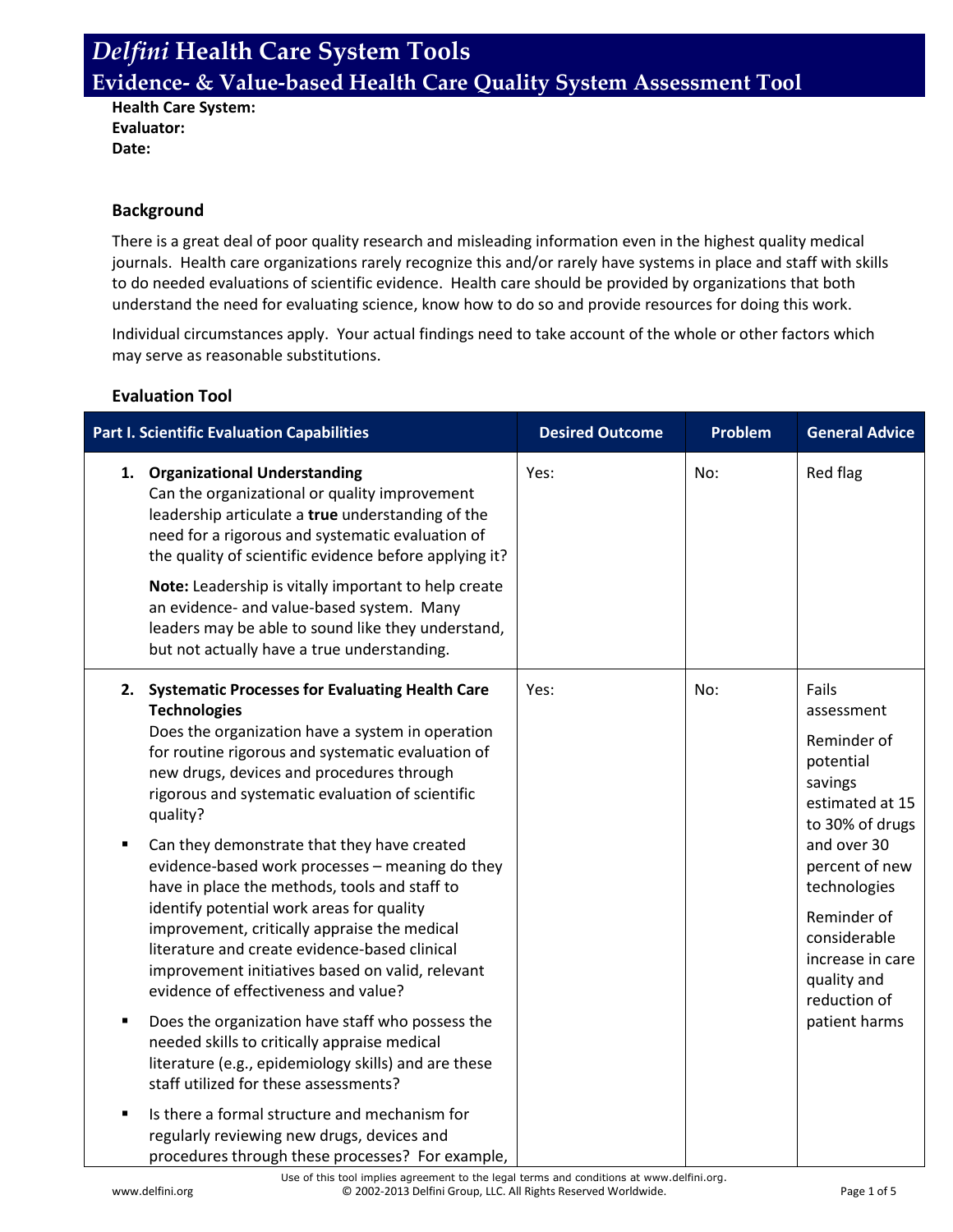**Health Care System: Evaluator: Date:**

|    | does the organization have some or all of the<br>following committees that use evidence-based<br>processes for evaluating the strength of the<br>evidence by evaluating interventions by looking at<br>both study type and methodology?<br>Quality or Value Oversight Committee<br>$\circ$<br>Pharmacy & Therapeutics Committee<br>$\circ$<br><b>Technology Assessment Committee</b><br>$\circ$<br>Guidelines/pathways department<br>$\circ$ |      |      |                     |
|----|----------------------------------------------------------------------------------------------------------------------------------------------------------------------------------------------------------------------------------------------------------------------------------------------------------------------------------------------------------------------------------------------------------------------------------------------|------|------|---------------------|
|    | Is the system functioning successfully?                                                                                                                                                                                                                                                                                                                                                                                                      |      |      |                     |
| 3. | <b>Understanding of Study Types</b><br>Does the organization use observational studies or<br>case series for questions of the efficacy of therapy,<br>screening or prevention? If yes, is this done only in<br>absence of evidence from valid randomized<br>controlled trials (RCTs) and is this information<br>labeled in such a way that clinicians and others<br>understand that the evidence is weak and maybe<br>misleading?            | No:  | Yes: | Fails<br>assessment |
|    | 4. Performance of Rigorous Critical Appraisal<br>Does the organization rely on randomized<br>controlled trials or systematic reviews of<br>randomized controlled trials that have not<br>undergone a rigorous critical appraisal?                                                                                                                                                                                                            | Yes: | No:  | Fails<br>assessment |
|    | 5. Critical Appraisal of Clinical Recommendation<br><b>Content</b><br>If the organization uses clinical guidelines,<br>pathways, performance measures or other clinical<br>recommendations, do they have a rigorous and<br>evidence-based process for successfully evaluating<br>the quality of that information?                                                                                                                            | Yes: | No:  | Fails<br>assessment |
|    | Note: There are enormous problems with medical<br>content and recommendations. Many are labeled<br>evidence-based, when actually they are not - they<br>may refer to a scientific study, but do not reflect<br>the body of science or may be based on a poor and<br>misleading study. Consensus guidelines are highly<br>prone to bias regardless of the developers.<br>Medical content has to be evaluated for validity                     |      |      |                     |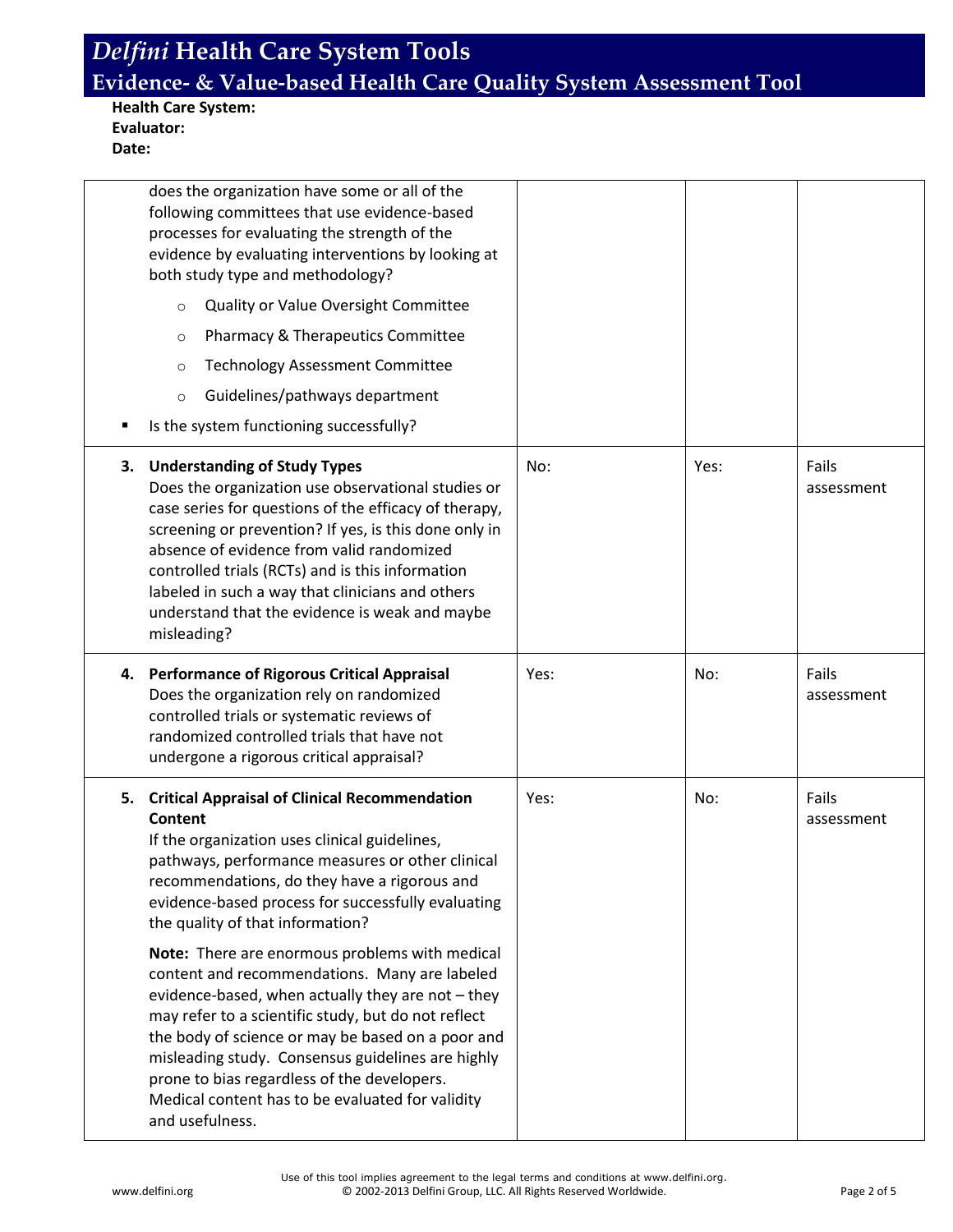**Health Care System: Evaluator: Date:**

| п | 6. Critical Appraisal Core Competencies<br>Do most of the organization's individual clinicians<br>and clinical pharmacists have an understanding of<br>the core principals of critically appraising research<br>studies for validity and usefulness?<br>Is there some way that clinicians and clinical<br>pharmacists are evaluated for this knowledge?<br>Is there a training program for them?<br>Note: This is an enormous problem in health care.<br>Much that is published in the medical literature is<br>poor or misleading. Most physicians and clinical<br>pharmacists cannot tell. This affects health care<br>decisions daily.<br>Applying a systems approach, without ensuring<br>that their individual physicians and clinical<br>pharmacists possess, as a core competency, basic<br>skills in critical appraisal and results assessment,<br>can be likened to trying to stop a flood without<br>creating a solid barrier. | No:                    | Yes:    | Problem<br>Reminder that<br>well over 70%<br>of physicians<br>fail a simple<br>literature<br>evaluation quiz<br>High risk for<br>patient harms,<br>inappropriate<br>care and higher<br>costs |
|---|------------------------------------------------------------------------------------------------------------------------------------------------------------------------------------------------------------------------------------------------------------------------------------------------------------------------------------------------------------------------------------------------------------------------------------------------------------------------------------------------------------------------------------------------------------------------------------------------------------------------------------------------------------------------------------------------------------------------------------------------------------------------------------------------------------------------------------------------------------------------------------------------------------------------------------------|------------------------|---------|----------------------------------------------------------------------------------------------------------------------------------------------------------------------------------------------|
|   | <b>Part II. Application of Valid Science</b>                                                                                                                                                                                                                                                                                                                                                                                                                                                                                                                                                                                                                                                                                                                                                                                                                                                                                             | <b>Desired Outcome</b> | Problem | <b>General Advice</b>                                                                                                                                                                        |
|   |                                                                                                                                                                                                                                                                                                                                                                                                                                                                                                                                                                                                                                                                                                                                                                                                                                                                                                                                          |                        |         |                                                                                                                                                                                              |
|   | 7. Clinical Improvement Implementation Skills<br>Can the organization provide evidence of<br>successful implementation of quality improvement<br>projects?<br>Note: Many organizations put efforts into creating<br>quality improvement projects, but lack<br>understanding of how to effectively implement<br>them and create practitioner behavior change.                                                                                                                                                                                                                                                                                                                                                                                                                                                                                                                                                                             | Yes:                   | No:     | Problem                                                                                                                                                                                      |
|   | 8. Health Care Staff Access to Quality Information<br>Can the organization demonstrate that physicians<br>and other clinical staff have ready access to the<br>quality improvement information that is to be<br>applied for patient care?<br>This is especially effective when the information is<br>available at point-of-care.                                                                                                                                                                                                                                                                                                                                                                                                                                                                                                                                                                                                         | Yes:                   | No:     | Problem                                                                                                                                                                                      |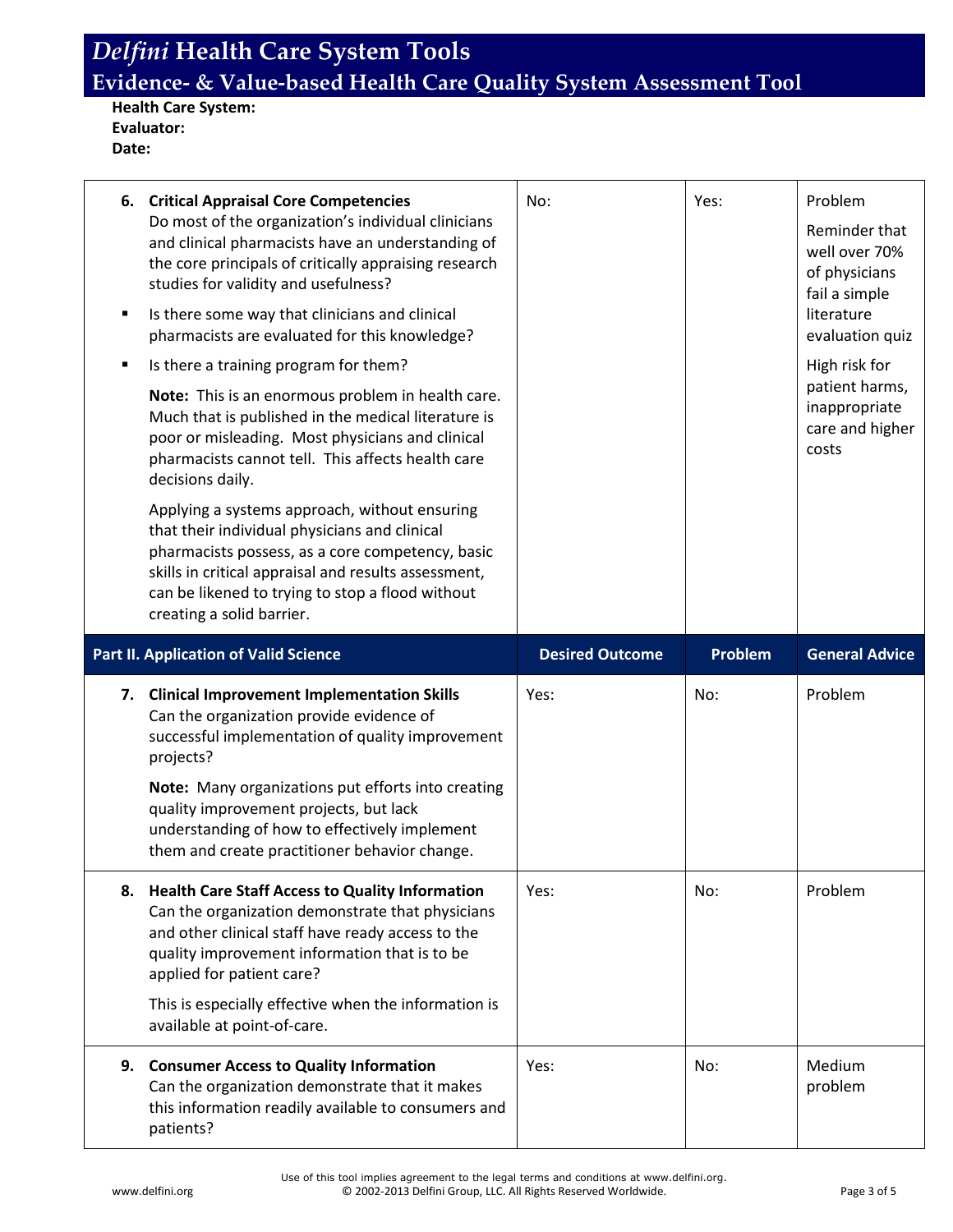**Health Care System: Evaluator: Date:**

| 10. Performance Measures & Quality Indicators<br>Can the organization demonstrate improvement<br>through performance measures or quality<br>indicators - or a focus on quality through use of<br>such indicators?<br>NOTE: Unless high quality research is done,<br>improved health outcomes is not a valid<br>measurement. Look for improvement in processes<br>or services or evidence that a quality improvement<br>has been successfully implemented. This is a<br>complicated area which may require evaluation<br>by experts understanding the pitfalls of such<br>measurement. | Yes:                   | No:     | May be only a<br>minor problem<br>(and this is a<br>complicated<br>area which<br>may require<br>evaluation by<br>experts<br>understanding<br>the pitfalls of<br>such<br>measurement) |
|---------------------------------------------------------------------------------------------------------------------------------------------------------------------------------------------------------------------------------------------------------------------------------------------------------------------------------------------------------------------------------------------------------------------------------------------------------------------------------------------------------------------------------------------------------------------------------------|------------------------|---------|--------------------------------------------------------------------------------------------------------------------------------------------------------------------------------------|
| <b>Part III. Organizational Commitment</b>                                                                                                                                                                                                                                                                                                                                                                                                                                                                                                                                            | <b>Desired Outcome</b> | Problem | <b>General Advice</b>                                                                                                                                                                |
| 11. Mission Statement Reflects Priorities<br>Is a commitment to evidence-based quality<br>improvement acknowledged in the organization's<br>mission statement?                                                                                                                                                                                                                                                                                                                                                                                                                        | Yes:                   | No:     | Minor problem                                                                                                                                                                        |
| 12. Leadership Support<br>Is there concrete evidence that the organization's<br>leaders are committed to supporting clinical<br>improvements based on the best available<br>scientific evidence?                                                                                                                                                                                                                                                                                                                                                                                      | Yes:                   | No:     | Minor problem                                                                                                                                                                        |
| a. Statements in the mission statement,<br>business plan, quality plan, etc.?<br>b. Other?                                                                                                                                                                                                                                                                                                                                                                                                                                                                                            |                        |         |                                                                                                                                                                                      |
| 13. Aligned Incentives<br>Are incentives aligned for quality? Example: In<br>many organizations pharmacy budgets and<br>inpatient budgets are viewed separately (silo'd). If<br>budgets are silo'd, one department may get<br>penalized for rising costs in their department which<br>actually represent quality overall. Or if<br>performance measures are used, physicians might<br>be penalized if the measure does not take clinical<br>judgment into account.                                                                                                                    | Yes:                   | No:     | Could be a<br>major problem                                                                                                                                                          |

#### **Assessment Outcomes**